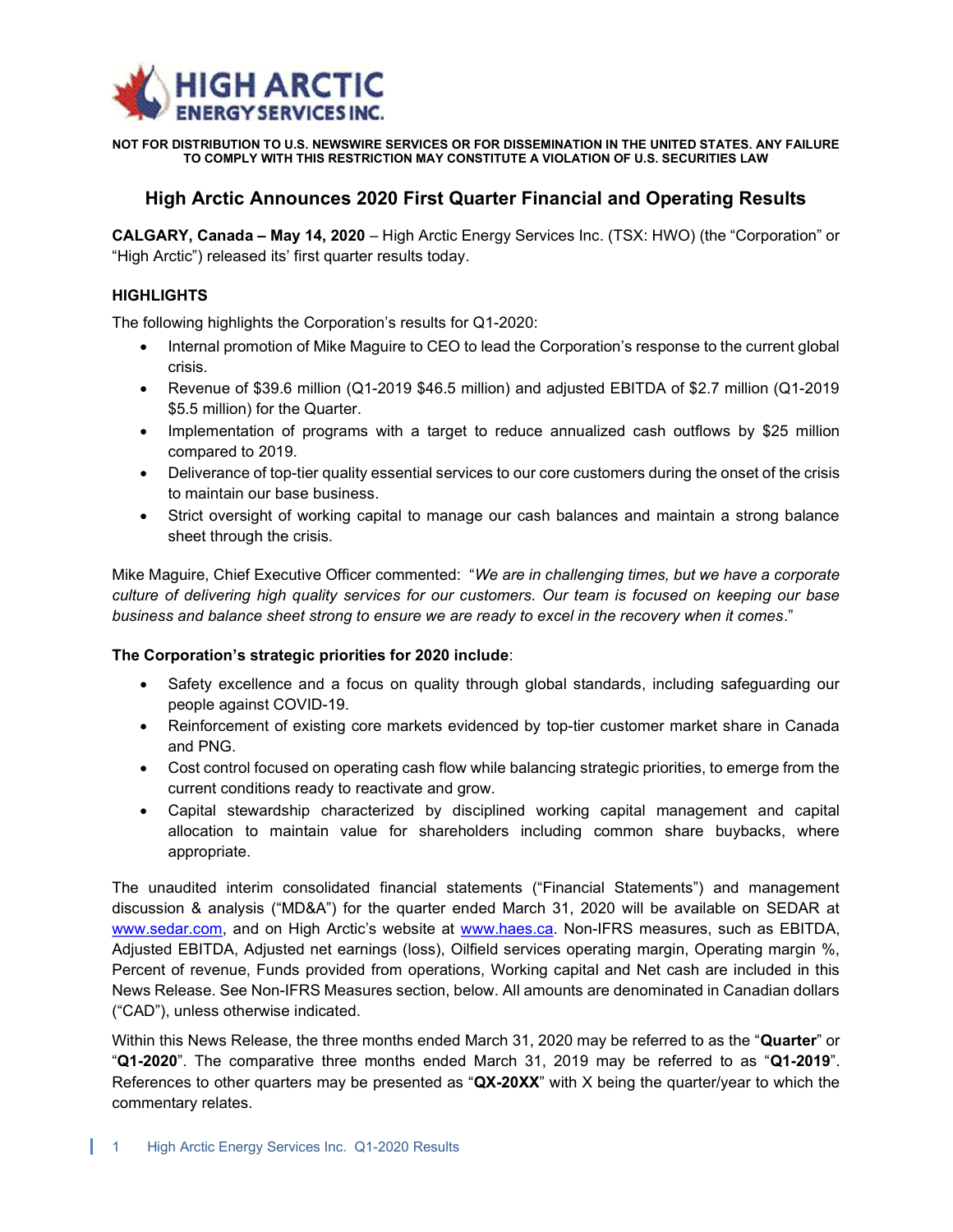# RESULTS OVERVIEW

|                                         | For the three months ended<br><b>March 31</b> |        |
|-----------------------------------------|-----------------------------------------------|--------|
| (\$ millions, except per share amounts) | 2020                                          | 2019   |
| Revenue                                 | 39.6                                          | 46.5   |
| EBITDA <sup>(1)</sup>                   | 5.5                                           | 6.2    |
| Adjusted EBITDA (1)                     | 2.7                                           | 5.5    |
| Adjusted EBITDA as % of revenue         | 7%                                            | 12%    |
| Operating loss                          | (4.7)                                         | (1.8)  |
| Net loss                                | (2.2)                                         | (1.0)  |
| Per share (basic and diluted) $(2)$     | (0.04)                                        | (0.02) |
| Funds provided from operations (1)      | 2.0                                           | 4.8    |
| Per share (basic and diluted) $(2)$     | 0.04                                          | 0.10   |
| <b>Dividends</b>                        | 1.6                                           | 2.5    |
| Per share (basic and diluted) $(2)$     | 0.03                                          | 0.05   |
| Capital expenditures                    | 1.9                                           | 2.6    |

|                                       | As at           |                   |
|---------------------------------------|-----------------|-------------------|
|                                       | <b>March 31</b> |                   |
| (\$ millions, except share amounts)   | 2020            | December 31, 2019 |
| Working capital (1)                   | 51.8            | 35.8              |
| Cash, end of period                   | 28.3            | 9.3               |
| Total assets                          | 264.6           | 251.8             |
| Long-term debt                        | 10.0            |                   |
| Total long-term financial liabilities | 18.8            | 9.1               |
| Shareholders' equity                  | 210.4           | 205.6             |
| Per share (basic and diluted)         | 4.24            | 4.11              |
| Common shares outstanding, millions   | 49.6            | 49.6              |

(1) Readers are cautioned that EBITDA (Earnings before interest, tax, depreciation and amortization), Adjusted EBITDA, Adjusted net earnings, Funds provided from operations, and working capital do not have standardized meanings prescribed by IFRS – see "Non IFRS Measures" on page 17 of MD&A for calculations of these measures.

(2) The number of common shares used in calculating net loss per share, funds provided from operations per share, dividends per share and shareholders' equity per shares is determined as explained in Note 7 of the Financial Statements.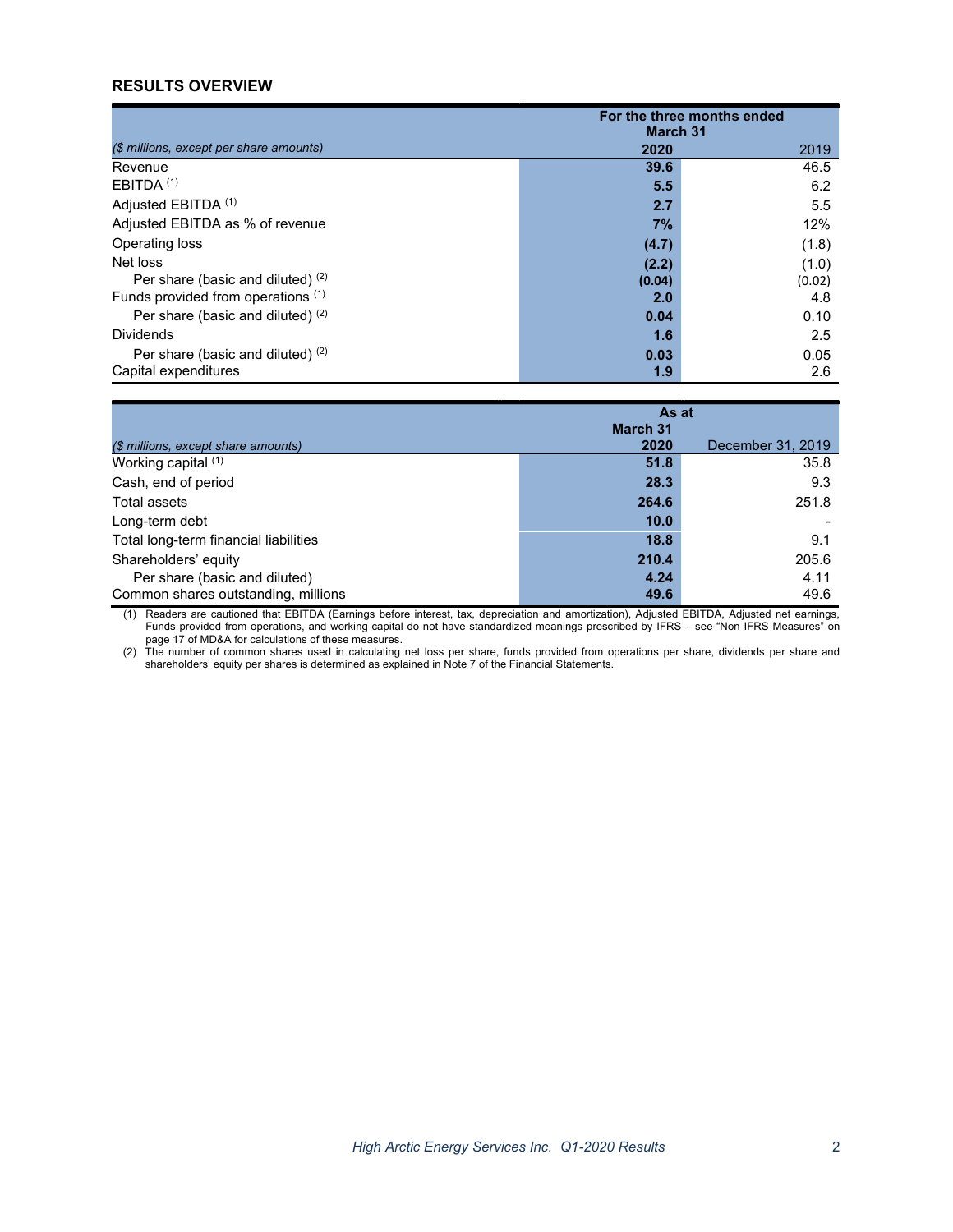|                                  | <b>Three months ended</b> |        |
|----------------------------------|---------------------------|--------|
|                                  | <b>March 31</b>           |        |
| <b>Operating Highlights</b>      | 2020                      | 2019   |
| Revenue (CAD \$Millions):        |                           |        |
| <b>Drilling Services</b>         | 13.9                      | 18.8   |
| <b>Production Services</b>       | 21.8                      | 22.8   |
| <b>Ancillary Services</b>        | 4.5                       | 5.7    |
| Inter-segment eliminations       | (0.6)                     | (0.8)  |
| Total                            | 39.6                      | 46.5   |
|                                  |                           |        |
| Production Services- Canada:     |                           |        |
| Service rigs                     |                           |        |
| Average Fleet #                  | 51                        | 56     |
| Utilization %                    | 58%                       | 54%    |
| Operating hours                  | 26,899                    | 27,410 |
| Revenue per hour                 | 623                       | 627    |
|                                  |                           |        |
| Snubbing rigs                    |                           |        |
| Average Fleet #                  | 9                         | 16     |
| Utilization %                    | 31%                       | 20%    |
| Operating hours                  | 2,555                     | 2,925  |
|                                  |                           |        |
| <b>Production Services - US:</b> |                           |        |
| Service rigs                     |                           |        |
| Average Fleet #                  | 3                         | 1      |
| Utilization %                    | 41%                       | 56%    |
| Operating hours                  | 1,114                     | 503    |
| Revenue per hour                 | 934                       | 846    |
|                                  |                           |        |
| Snubbing rigs                    |                           |        |
| Average Fleet #                  | 6                         | 4      |
| Utilization %                    | 9%                        | 30%    |
| Operating hours                  | 467                       | 1,081  |

#### First Quarter 2020:

- High Arctic reported revenue of \$39.6 million, incurred a net loss of \$2.2 million and realized Adjusted EBITDA of \$2.7 million during Q1-2020. This compares to Q1-2019, with revenue of \$46.5 million, a net loss of \$1.0 million and Adjusted EBITDA of \$5.5 million. Changes were mainly due to \$6.9 million of reduced revenue, attributable to reduced drilling services activity, with revenue reduction of \$4.9 million over Q1-2019, together with \$0.8 million of restructuring costs.
- Q1-2020 dividends amounted to \$1.6 million (\$0.03 per share), compared to \$2.5 million in Q1- 2019 (\$0.05 per share).
- Dividends were suspended in March 2020, which amount to approximately \$0.8 million per month.
- Cash increased \$19.0 million as compared to a decrease of \$8.5 million in Q1-2019.
- Late in Q1-2020, the Corporation drew \$10 million on its available \$45 million loan facility.
- Utilization for High Arctic's 50 registered Concord Well Servicing rigs was 58% in the Quarter versus industry utilization of 36% (source: Canadian Association of Oilwell Drilling Contractors "CAODC"), and
- High Arctic did not repurchase any shares during the Quarter.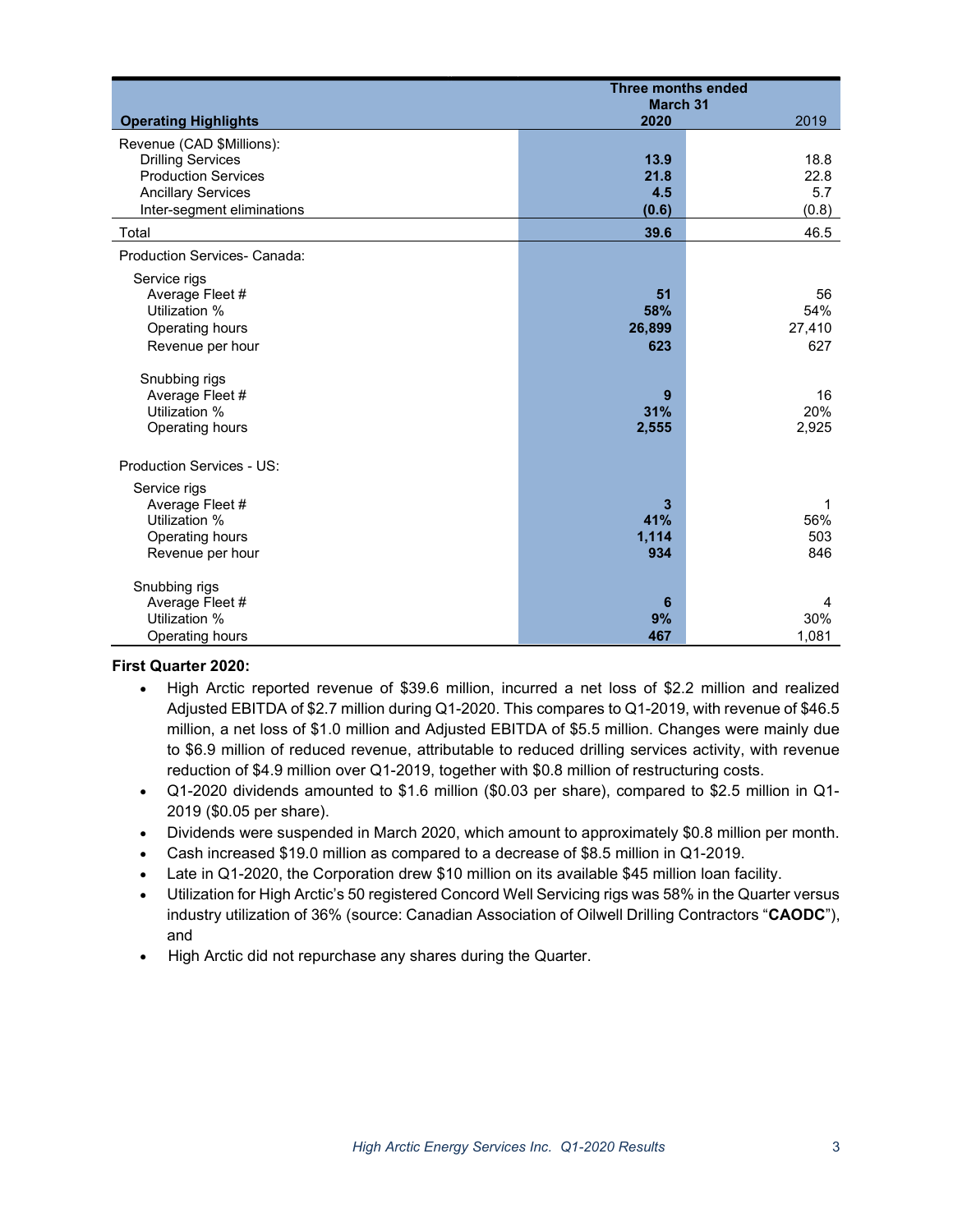# RESPONDING TO RECENT GLOBAL DEVELOPMENTS

During Q1-2020, the global coronavirus ("COVID-19") reached a pandemic state as declared by the World Health Organization on March 11<sup>th</sup>. Measures taken by governments around the world to contain the virus significantly reduced demand for crude oil along with other products and services. This caused a significant slowdown in the global economy, market volatility and significant uncertainty in terms of how long these conditions will persist.

At the same time, the cooperation between the Organization of Petroleum Exporting Countries ("OPEC") and non-OPEC members, primarily Saudi Arabia and Russia, to manage global crude oil production levels broke down and each party increased their daily crude production, increasing overall global supply. The combination of these events resulted in a crisis and sudden decline in benchmark crude oil prices. Average benchmark crude oil prices in March 2020 declined approximately 50 percent compared with average prices in December 2019.

As customers reduce their capital and other spending, including shut-ins of production to manage through this event, the services needed for drilling and completions and other services to the oil and gas industry have been negatively impacted. The duration of the current commodity price volatility is uncertain.

Recognizing the severe financial impact of these conditions to near-term customer cash flow and the immediate shift from growth to urgent cash preservation and financial flexibility, High Arctic was quick to adjust in anticipation of slowing customer demand. Accordingly, the Corporation has implemented measures expected to reduce certain cash outflows by approximately \$25 million over prior-year 2019 levels including:

- A 65% reduction in capital expenditures.
- The suspension of monthly shareholder dividends in March 2020.
- A 30% to 50% workforce reduction to executive, management and support personnel.
- Acceleration of change to globalize processes and reduce fixed infrastructure costs, and
- Change in executive leadership and formation of a Board Executive Committee to provide oversight.

These austerity measures were carefully considered to reinforce High Arctic's solid base of business in the markets we compete in while preserving a strong financial position and quality service offerings.

To close out the 2020 first quarter we are well positioned to persevere through the uncertainty with capacity ready for deployment when markets recover and restore activity levels. Highlights include:

- Resilient focus on the safety and well being of our people through mature health, safety and environment policies including procedures to safeguard against COVID-19.
- Core customer base in Canada and a term contract through Q3-2021 for well servicing with a large investment grade customer in western Canada.
- Standing operations in PNG since 2012 and a term contract through Q3 2021 for heli-portable drilling services with a leading customer in PNG.
- Regional workforce strength and equipment poised for quick activation.
- A dominant market share and niche service offering positioned for liquified natural gas development with heli-portable drilling services in PNG and snubbing services in western Canada, and
- Liquidity of \$63 million with cash of \$28 million combined with \$35 million in Bank Facility borrowing capacity.

High Arctic's near-term outlook will continue to be impacted until such time as the COVID-19 pandemic stabilizes, world economies begin to open up, and travel restrictions are removed. Further, the impact of future impairment charges, increased risk of collectability of accounts receivable and measurement uncertainty will continue to be relevant considerations in future periods if conditions persist or worsen. The Corporation's flexible operating plan will provide options to prudently manage operations and preserve financial flexibility.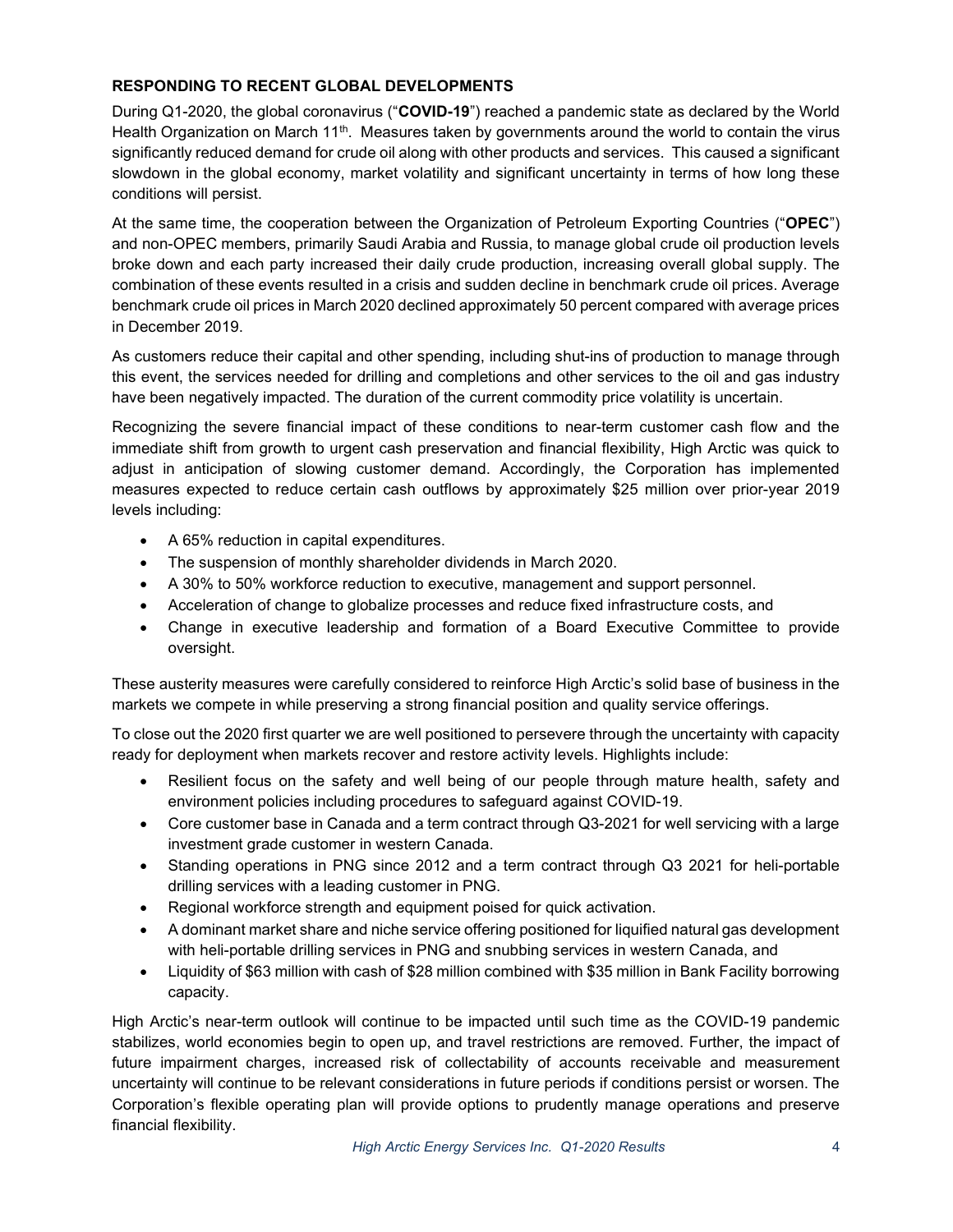During Q1-2020, the Corporation responded immediately to reduce operating expenses in line with revenue generating activities, and further reduced indirect support and general and administrative personnel worldwide, providing significant annualized cost savings. Further, High Arctic undertook an extensive cash rebudgeting process, in response to higher risks and uncertainty in the current environment. The Corporation suspended its monthly dividend in March 2020 for an indefinite term to preserve cash resources.

High Arctic reached out to its customers to ensure that close working relations are continued as we all manage through this downturn. Our focus on high quality service and customer service differentiation continues to be an absolute imperative. These attributes have been, and continue to be, key principles for High Arctic throughout the energy industry economic cycle.

The impact to our customers' capital spending and operating budgets, and their ability to pay for work completed on a timely basis, could have a significant impact on High Arctic's financial operating results as the time period associated with the global shut-down extends into the year. We continue to work closely with our customers to ensure credit and operating risks are minimized.

Although details are still forthcoming, the Canadian federal government's \$1.7 billion well abandonment and site reclamation stimulus may provide meaningful opportunity for High Arctic to participate in the resulting work programs, through our Production Services segment.

### Liquidity and Capital Resources

### Operating Activities

Cash provided from operations of \$8.6 million (Q1-2019 - \$ nil) for the Quarter was due to \$2.0 million of funds flow and \$6.6 million due to working capital changes, mainly the reduction in accounts receivable during the quarter.

### Investing Activities

During the Quarter, the Corporation's cash from investing activities amounted to \$1.9 million (Q1-2019 – use of \$1.4 million). Capital expenditures during the Quarter of \$1.9 million (Q1-2019 - \$2.6 million) were offset by proceeds on disposal of \$4.9 million (Q1-2019 – \$1.4 million). The balance of the change related to changes in associated accounts payable for capital items.

#### Financing Activities

During the Quarter, the Corporation drew \$10 million of its \$45 million available long-term debt facility. High Arctic distributed \$1.6 million in dividends to its shareholders, down \$0.9 million from \$2.5 million in Q1- 2019 as a result of the suspension of dividends in March 2020.

Further, no common share buy-backs were completed in the Quarter, compared to \$2.9 million that were purchased and cancelled in Q1-2019 under the Normal Course Issuer Bid ("NCIB"). Dividends payable decreased by \$0.8 million in the Quarter, accounting for the change in non-cash working capital.

# Credit Facility

As noted above, the Corporation has drawn \$10 million of the \$45 million revolving loan facility available, which matures on August 31, 2021. The facility is renewable with the lender's consent and is secured by a general security agreement over the Corporation's assets.

The Corporation's loan facility is subject to two financial covenants which are reported to the lender on a quarterly basis. As at March 31, 2020, the Corporation remains in compliance with these two financial covenants under the credit facility.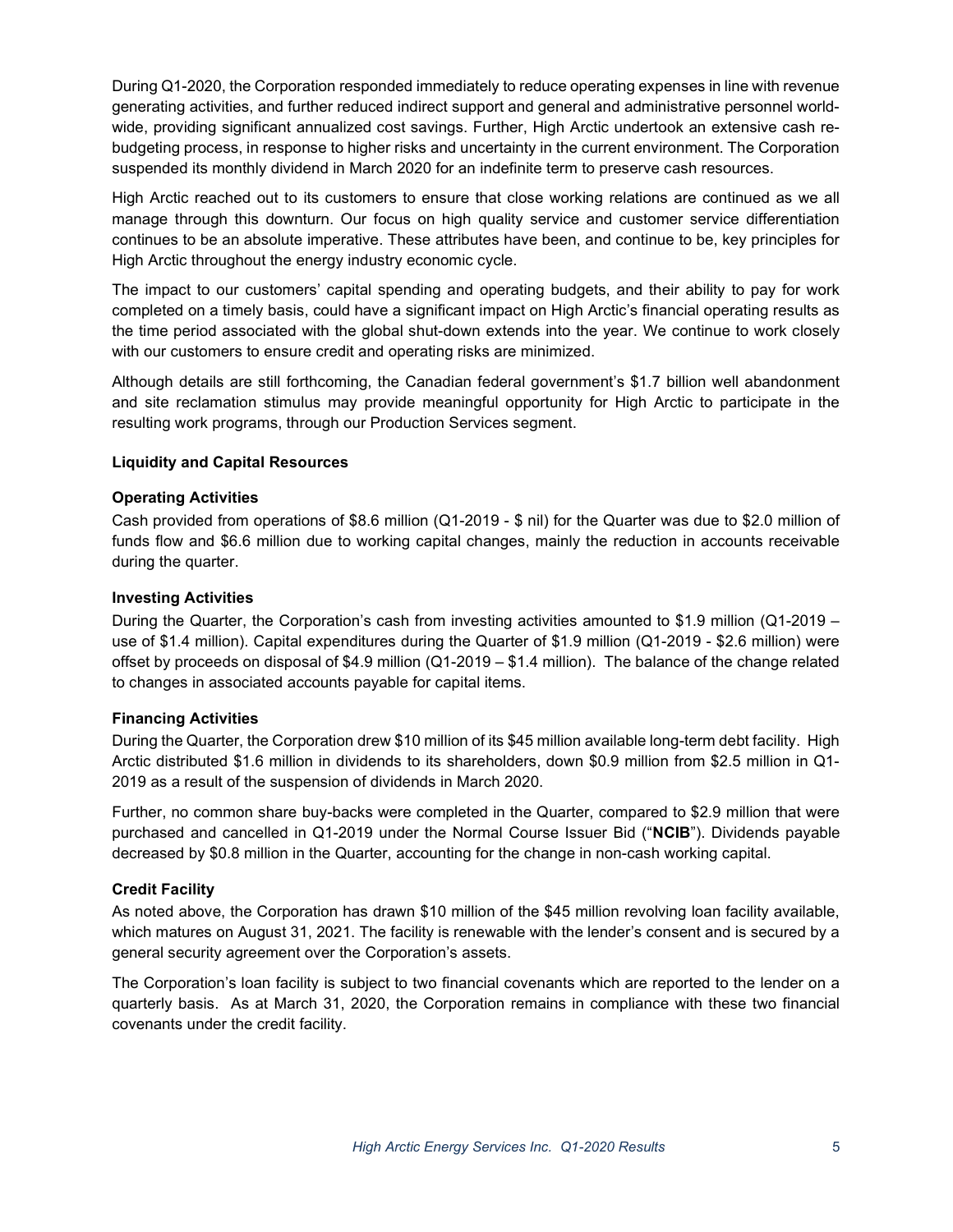| Covenant                                | Required        | As at<br>March 31, 2020 |
|-----------------------------------------|-----------------|-------------------------|
| Funded debt to covenant EBITDA (1)(2)   | $3.0:1$ Maximum | 0.65:1                  |
| Covenant EBITDA to Interest expense (2) | $3.0:1$ Minimum | 16.1:1                  |

(1) Funded debt to covenant EBITDA is defined as the ratio of consolidated Funded Debt to the aggregate EBITDA for the trailing four quarters. Funded debt is the amount of debt provided and outstanding at the date of the covenant calculation.

(2) EBITDA for the purposes of calculating the covenants, "covenant EBITDA," is defined as net income plus interest expense, current tax expense, depreciation, amortization, future income tax expense (recovery), share based compensation expense less gains from foreign exchange and sale or purchase of assets.

# **OUTLOOK**

While the outlook for the global oil business is challenging, High Arctic is taking measures during this period of uncertainty to provide financial flexibility and reinforce our solid base of business. Our people continue to focus on quality as measured by safety performance excellence and long-term customer relationships. Our diversification with operations in Canada, an emerging presence in the US and lead service provider status in PNG has proven beneficial to mitigate currency and commodity risk. Initiatives taken to reduce cash outflows by \$25 million over 2019 levels serves to preserve financial strength and cope through this unprecedented COVID-19 economic downturn.

In Papua New Guinea, active well site work ceased quickly in March 2020 as response by our customers to the significant travel bans and declaration of the PNG Government of a State of Emergency.

While the Corporations Drilling Services are suspended, we continue to provide skilled personnel and rental services to assist our customers with services to maintain the production of oil and LNG essential to the people of Papua New Guinea and their foreign customers. While the government of PNG was quick to respond to the COVID-19 crisis and has announced some relief for displaced workers, the Corporation does not expect any stimulus announcements to support the energy sector. A return to well site activity levels of recent years will be predicated on stabilised commodity prices, lifting of State of Emergency, removal of travel restrictions and the signing of an agreement with the State for the P'nyang gas development.

Given the outbreak of the COVID-19 virus and the recent government mandated decisions that have been made as a result, the impact will be substantial, at least in the immediate term. Furthermore, in the absence of information regarding when or how government orders to return to any type of normal operating pattern will be made, we cannot offer any meaningful guidance or outlook to our shareholders at this time. Economic activity and demand will be determined by the actions and policies of government as the pandemic and its' impact unfolds in the coming months.

High Arctic's Outlook dated March 12, 2020, outlined the instability which existed at that time due to COVID-19. As events unfolded we took very quick action to prepare for a serious disruption in economic growth and demand destruction. These steps included restructuring our work force, while ensuring the close relationships with our lender, customers and vendors were appropriately managed and maintained.

It is clear that the next few months and potentially quarters will be difficult. High Arctic believes we are positioned to manage through these challenging times given our strong relationships with our customers, our ability to capitalize upon Canadian government abandonment programs, and our continued focus on excellence in our service offering. The health of our balance sheet, our strong working capital position and the skill of our management team provide us the ability to weather the economic slowdown until activity can be restored. Business combinations and acquisitions will be reviewed to the extent they strengthen our service base but will not be our primary focus over the short-term.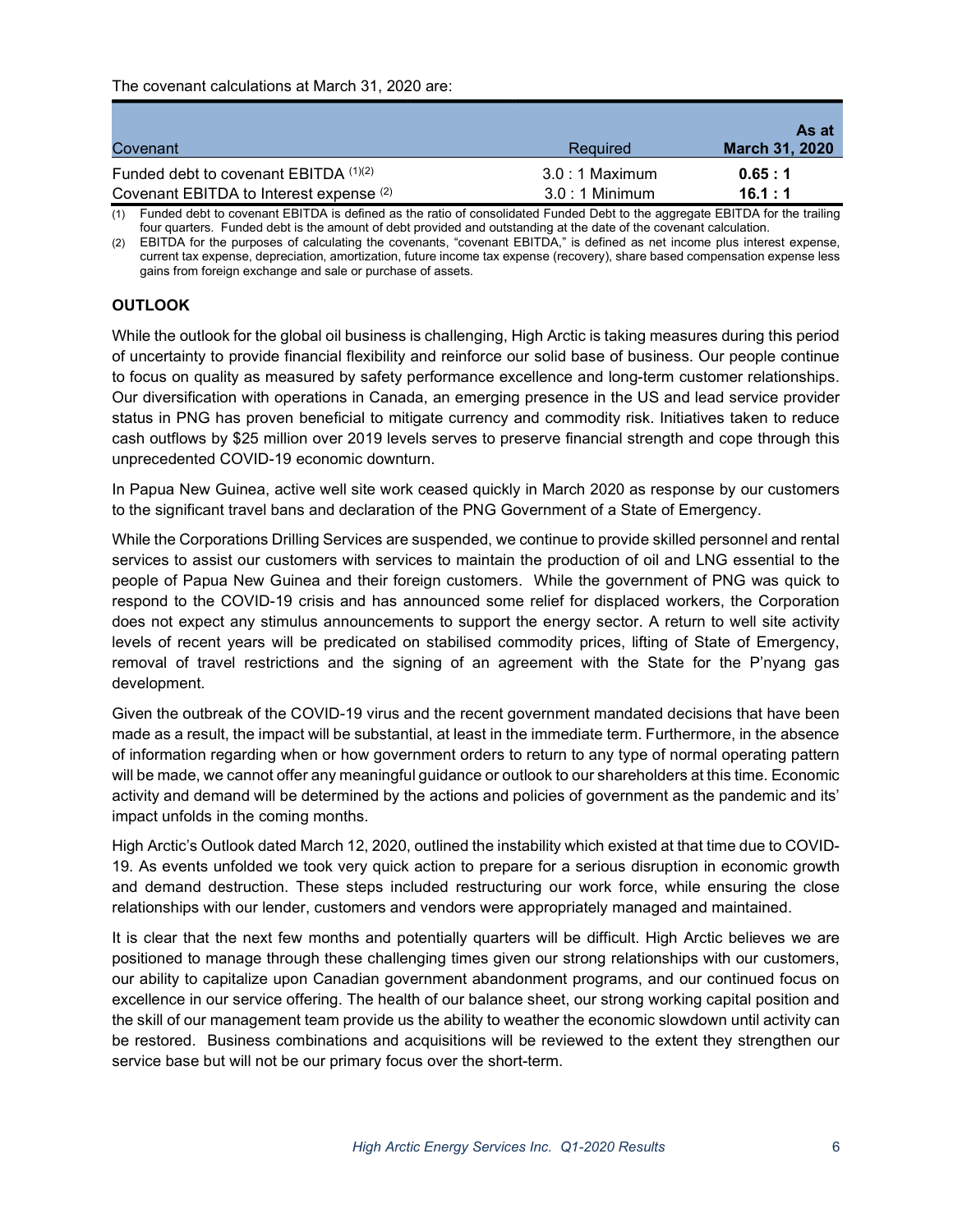#### NON - IFRS MEASURES

This News Release contains references to certain financial measures that do not have a standardized meaning prescribed by International Financial Reporting Standards ("IFRS") and may not be comparable to the same or similar measures used by other companies. High Arctic uses these financial measures to assess performance and believes these measures provide useful supplemental information to shareholders and investors. These financial measures are computed on a consistent basis for each reporting period and include EBITDA, Adjusted EBITDA, Adjusted net earnings (loss), Oilfield services operating margin, Percent of revenue, Funds provided from operations, Working capital, and Net cash, none of which have standardized meanings prescribed under IFRS.

These financial measures should not be considered as an alternative to, or more meaningful than, net income (loss), Cash from operating activities, current assets or current liabilities, cash and/or other measures of financial performance as determined in accordance with IFRS.

For additional information regarding non-IFRS measures, including their use to management and investors and reconciliations to measures recognized by IFRS, please refer to the Corporation's MD&A, which is available online at www.sedar.com and through High Arctic's website at www.haes.ca.

### FORWARD-LOOKING STATEMENTS

This News Release contains forward-looking statements. When used in this document, the words "may", "would", "could", "will", "intend", "plan", "anticipate", "believe", "seek", "propose", "estimate", "expect", and similar expressions are intended to identify forward-looking statements. Such statements reflect the Corporation's current views with respect to future events and are subject to certain risks, uncertainties and assumptions. Many factors could cause the Corporation's actual results, performance or achievements to vary from those described in this News Release. Should one or more of these risks or uncertainties materialize, or should assumptions underlying forward-looking statements prove incorrect, actual results may vary materially from those described in this News Release as intended, planned, anticipated, believed, estimated or expected. Specific forward-looking statements in this News Release include, among others, statements pertaining to the following: general economic and business conditions which will, among other things, impact demand for and market prices for the Corporation's services; expectations regarding the Corporation's ability to raise capital and manage its debt obligations; commodity prices and the impact that they have on industry activity; initiatives to reduce cash outlays by \$25 million over 2019 levels; continued safety performance excellence; oversight of working capital to maintain a strong balance sheet; estimated capital expenditure programs for fiscal 2020 and subsequent periods; projections of market prices and costs; factors upon which the Corporation will decide whether or not to undertake a specific course of operational action or expansion; the Corporation's ongoing relationship with major customers; treatment under governmental regulatory regimes and political uncertainty and civil unrest; the Corporation's ability to maintain a USD bank account and conduct its business in USD in PNG; and the Corporation's ability to repatriate excess funds from PNG as approval is received from the Bank of PNG and the PNG Internal Revenue Commission.

With respect to forward-looking statements contained in this News Release, the Corporation has made assumptions regarding, among other things, its ability to: obtain equity and debt financing on satisfactory terms; market successfully to current and new customers; the general continuance of current or, where applicable assumed industry conditions; activity and pricing; assumptions regarding commodity prices, in particular oil and gas; the Corporation's primary objectives, and the methods of achieving those objectives; obtain equipment from suppliers; construct property and equipment according to anticipated schedules and budgets; remain competitive in all of its operations; and attract and retain skilled employees.

The Corporation's actual results could differ materially from those anticipated in these forward-looking statements as a result of the risk factors set forth above and elsewhere in this News Release, along with the risk factors set out in the most recent Annual Information Form filed on SEDAR at www.sedar.com.